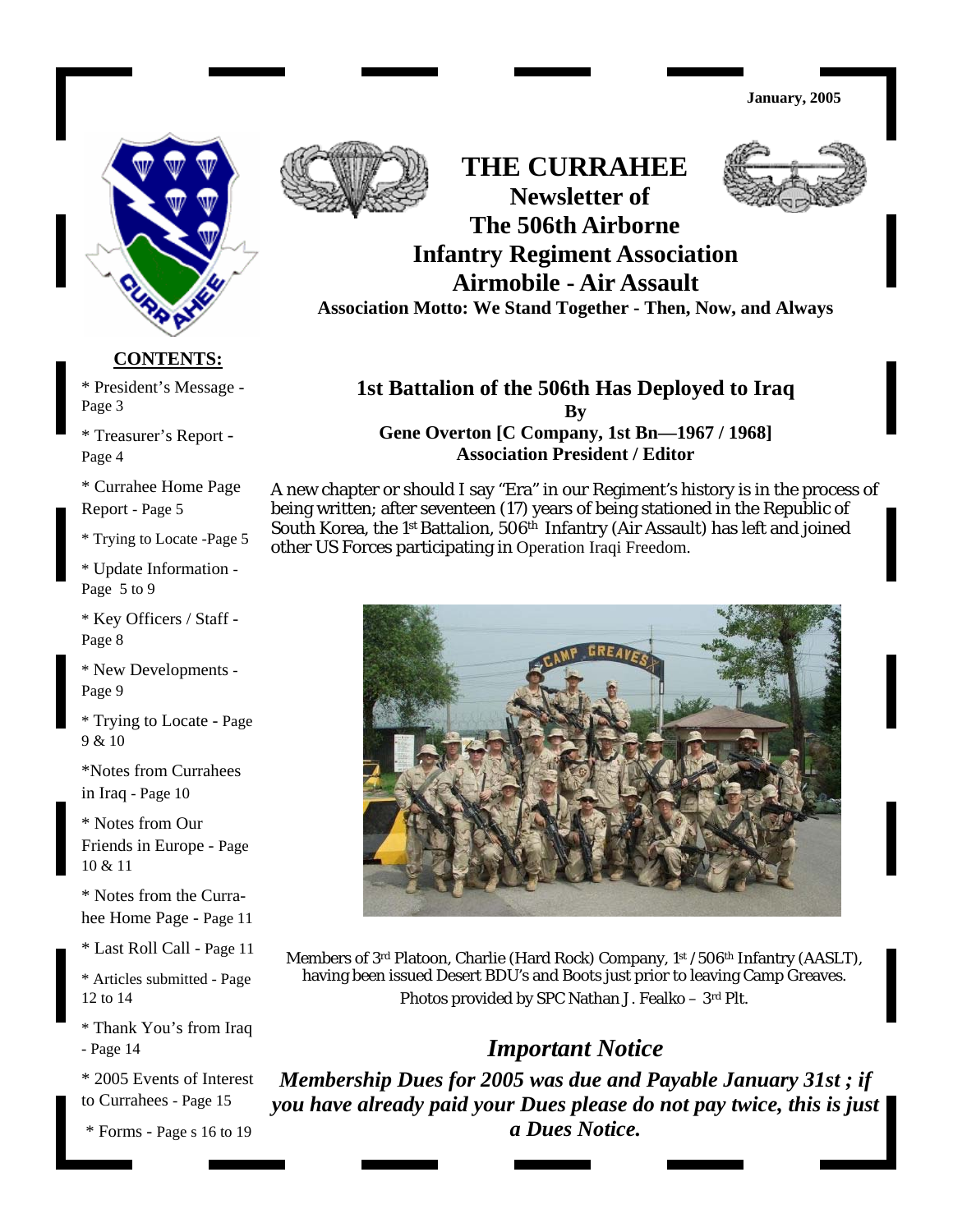### **1st Battalion of the 506th Has Deployed to Iraq (continued):**



Currahees of the 1st Battalion, 506th Infantry (AASLT) wait as they are about to board buses that will take them on the

On the  $7<sup>th</sup>$  of August at 4am, Colonel David L. Clarke, Commander of the  $1<sup>st</sup>$  Battalion,  $506<sup>th</sup>$  Infantry and his Currahees began arriving at Camp Buehring, Kuwait on the first leg of their journey to Iraq, after a 20-hour flight from South Korea.Then after several weeks, at which time the unit received the latest equipment the Army has to offer (including some up armored Humvees) it was time to move on. The  $1<sup>st</sup>$  Battalion on August  $27<sup>th</sup>$  arrived at Habbaniyah Airbase in Iraq and immediately moved out to their new home at Camp Manhattan, from where they will operate in and around the city of Ar Ramadi, which lies within the infamous Sunni Triangle and is about 100 miles to the west of Baghdad. Then on September  $11<sup>th</sup>$  the Currahees official took over operational control of the base from the 1<sup>st</sup> Marine Division. Under Colonel Clarke's command is **Task Force Currahee**, made up of not only HHC, A, B, C and D Company,  $1<sup>st</sup>$ Battalion, 506<sup>th</sup> Infantry but also A Company,  $2^{nd}$  Battalion - 72<sup>nd</sup> Armor (Tanks), C Company,  $44<sup>th</sup>$  Engineer Battalion and B Battery,  $5^{th}$  Battalion -  $5^{th}$  Air Defense Artillery (equipped with M2A2 Bradley Stinger Fighting Vehicles or easier said 155 Howitzers on tracks.)

 In support of **Task Force Currahee** during its deployment in Iraq, the Association has embarked on two initiatives:

 **Currahee Package Program** – To date 1,480 pounds of snacks, magazines and personal products have been sent to the men of the Task Force. The Currahee Package Committee has been able to do this as a result of approximately \$9,000 in donations, of which only about \$3,000 has been spent so far. The current plan is to continue this support until our Currahees leave Iraq in September 2005 and head to their new stateside home at Fort Carson, Colorado. **Note:** This Committee is Chaired by Alfred (Fred) May (A 1/506 – 1970 / 1971), who was appointed by me to also serve as the Association's Active Duty / Veterans Liaison.

 **Currahee Hospital Visitation Teams** – To date the Battalion has had nine (9) KIA's and a number of WIA's; to support our wounded Currahees three hospital visitation teams have so far been established; with a fourth in the works. The purpose of these teams is to visit with our wounded Currahees and provide what ever assistance we can. Right now the 506th Association has no funding to help purchase calling cards or clothes for these Currahees but we can at less visit with them and possible help with such things as write letters, help make a phone call, to possible simply chatting with them or taking them for a walk and buy a Big Mac.

Currently we have Teams in place at:

**Walter Reed Army Medical Center, Washington, DC** – headed up by Major (R) George Malleck (Artillery Forward Observer with B & D 1/506 -1969 / 1970).

**Evans US Army Medical Center, Fort Carson, CO** – headed up by MSG (R) Richard (Rick) Clayton (HHC 1/506 & HHC 3/506 – 1967 / 1968).

**James A. Haley VA Hospital, Tampa, FL** – headed up by SGM (R) John A. Keene (E 1/506 – 1967 / 1969).

 And we are looking to put together another team in San Antonio, Texas to cover **Brooke Army Medical Center, Fort Sam Houston** where Currahees are also hospitalized and recovering.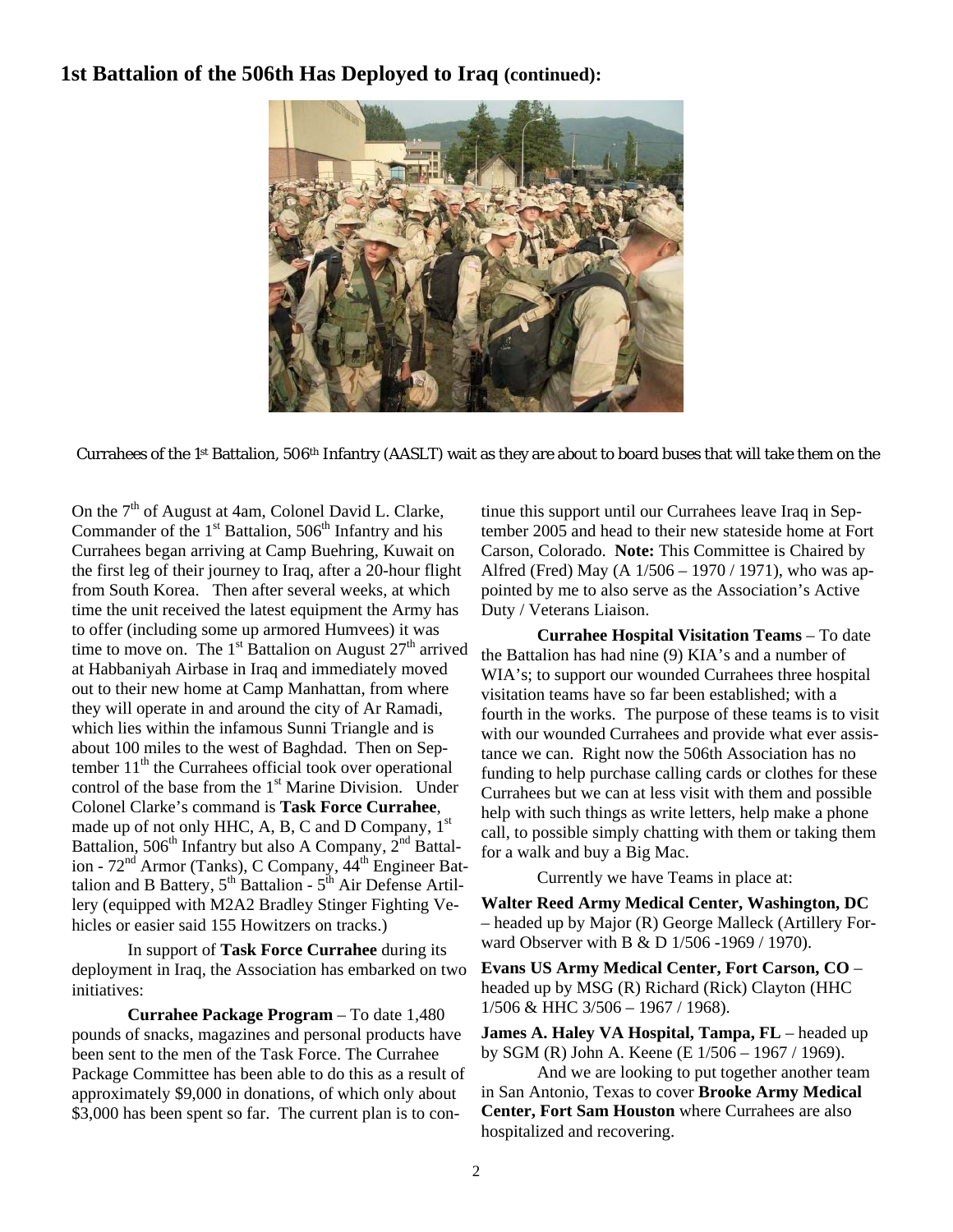# **1st Battalion of the 506th Has Deployed to Iraq (continued):**

If anyone knows of someone in the San Antonio area who would be interested in heading up a team of Currahees to visit our wounded, let me know. I've tried to contact sev-

# **President's Message:**

#### **Fellow Currahees:**

First, I would like to wish all of you and your families a belated Very Happy, Healthy and Prosperous New Year.

 The beginning of a new year is always a good time to reflect on the last one and look forward to the opportunities that 2005 offers us. A lot has happened and our Association is beginning to move forward; not as fast as I would like but moving forward never the less. For the Association to continue to move forward, we must not only stride to improve our current operations but also find news ways of expanding and growing even further.

 The slate of Officers and Directors elected at the 2004 Reunion in Des Monies, Iowa during the General Membership Meeting on Friday, July 23, 2004 are as follows:

#### **2004 – 2006 Officers**

Michael J. Metzger **- Chairman of the Board of Directors**  Eugene L. Overton, Jr. **- President**  Hoyt Bruce Moore, III **– Treasurer / Senior Vice-President**  SGM(R) Kyle L. Worrell **– Secretary** 

### **2004 - 2006 Board of Directors**

Michael C. Bookser - **Vice-President / Webmaster** MAJ(R) John Thomas Duckett, III **- Vice-President / Chairman of Reunion & Events Planning Committee** Christopher D. Garrett **- 2nd BN Newsletter Reporter** Ronald L. Helwig -- **Vice-President / Quartermaster (Sales)** Andrew "Doc" Lovy, D.O. **- Vice President / Medical Support Web Site Section** Carl P. Rebele Donald E. Thies Hoyt Bruce Moore, III **– Treasurer / Senior Vice-President / Membership Processing/Order Processing / Assistant Webmaster** SGM(R) Kyle L. Worrell **- Secretary** Eugene L. Overton, Jr. **– Co-Founder / President / Newsletter Editor / Order Processing** Michael J. Metzger **- Chairman of the Board of Directors The term of office is two years, which is the time until the next reunion in 2006.**

eral Currahees that I personally know in San Antonio but have not been able to reach them; they may possible have been away for the holidays.

 You may have noticed that this January 2005 Newsletter is being issued in February and that there was no September 2004 Newsletter at all. The reason for this is that your Newsletter Editor (me) had been up to his neck (no, over his head) with a very unusual workload on his job as well as having to deal with some difficult elder care issues regarding his mother. With these matters now behind me, I will do my utmost to see the next issue of the Currahee Newsletter gets out on time in May as well as those in the future. It would be very helpful if I had someone in the New York City Metro area that has a computer and is experienced with Microsoft Publisher that could assist me in putting together and finalizing the Newsletter. Do I have a volunteer out there, who is willing and able to help?

 I closing, I would like to **THANKS** all those who aided the Association in its continued growth last year through your submission of articles / information, donations, purchase of sale items, and Memberships.

So long for now.

#### **Currahee! Airborne – Airmobile – Air Assault**

Gene Overton  $[C_1^{\text{st}}$  Bn (Airborne – Airmobile) – 1967 / 1968]

Co-Founder / President / Editor

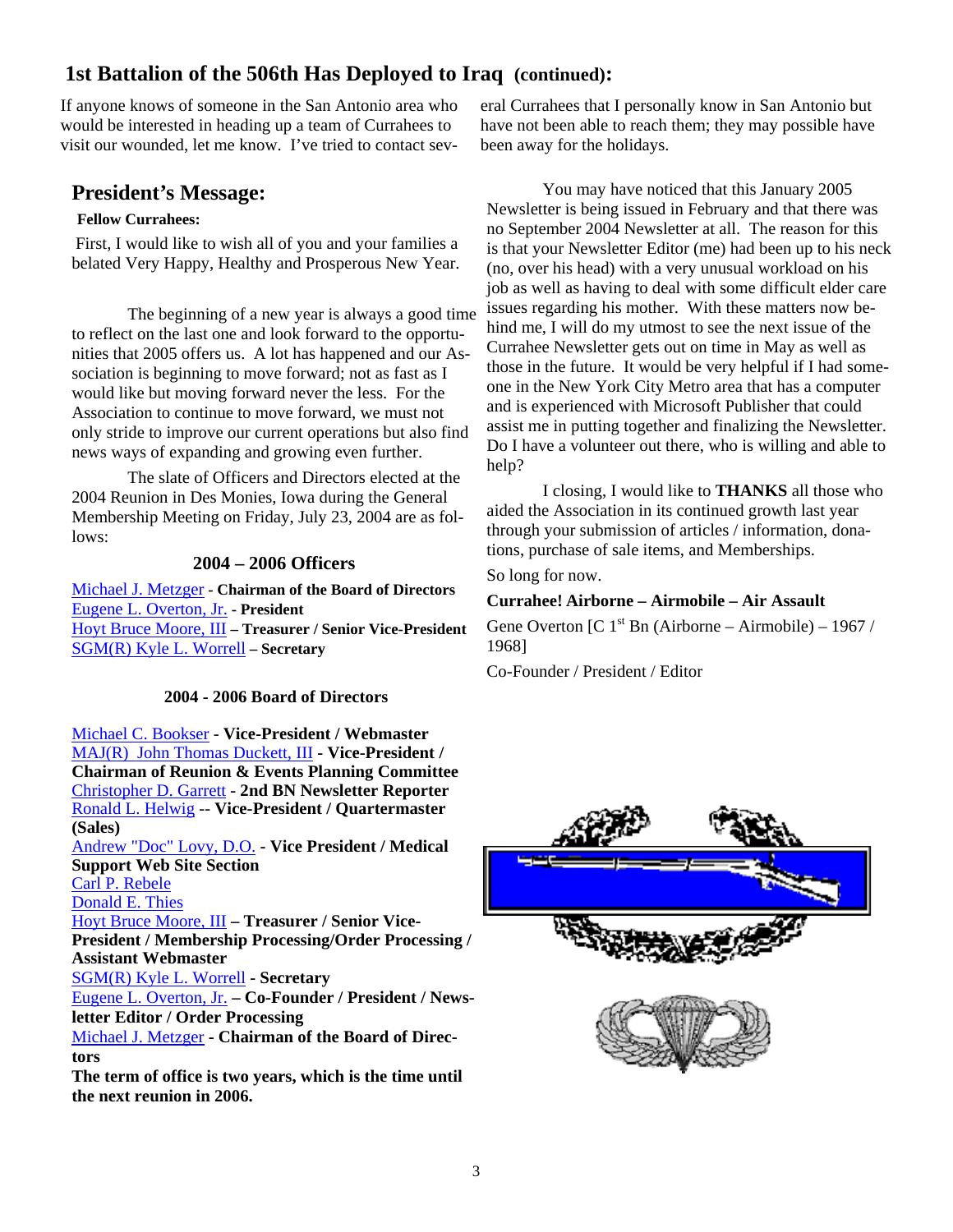# **Treasurer's Report (as of December 31, 2004) - Hoyt Bruce Moore, III [A 1st Bn – 1970 / 1971]:**

 For fiscal year 2004, operating expenses of \$26,813.84 exceeded operating income of \$23,979.94 for a net operating LOSS of \$2,833.90.

 Total funds in Association Bank Accounts included the following:

| <b>Net Operating Funds</b>                     | \$6,970.00 |  |
|------------------------------------------------|------------|--|
| <b>Currahee Packages Fund Balance</b>          | 5,926.76   |  |
| Scholarship Fund Balance*                      | 3,000.00   |  |
| <b>Flags Fund Balance</b>                      | 137.80     |  |
| <b>TOTAL</b> in Bank Accounts                  | 16,034.56  |  |
| To be transferred from PayPal                  | 485.20     |  |
| There were $402$ dyes neving mambage in $2004$ |            |  |

There were 493 dues-paying members in 2004.

This included 1 Full and 60 Basic funded Complimentary Memberships awarded to Currahee veterans who might not be able to pay their own dues. 493 dues-paying members is a 13% increase from 438 dues-paying members in 2003, but it is still short of our goal of 600 dues-paying members for each year.

**Note:**  $* =$  The 506th Association wishes to thank Joseph F. Foster, Jr. for his generous \$2,000 donation to establish The 506<sup>th</sup> Airborne Infantry Regiment Association (Airmobile-Air Assault) Scholarship in his name and that of his friend SSG Melissa D. Snock. Melissa is currently serving with the Company "C" Medical 250 FWF at Seagirt, NJ. Joe (also known as "Mustang from Neshaminy") was assigned to HHC,  $2^{nd}$  BN,  $506^{th}$ , Sep 69-Sep 70 in Vietnam and later retired from the US Army as a SFC. Also, thanks go to 506th Association President Gene Overton for his \$1,000 donation to the Scholarship Fund. This results in a current balance of \$3,000 in the fund.

#### **Membership vs. Roster Statistics:**

|                                          | 2004               | 2004          |
|------------------------------------------|--------------------|---------------|
| Era                                      | <b>Memberships</b> | <b>Roster</b> |
| World War II                             | 33                 | 212           |
| Fort Jackson (1948 / 1956)               | 3                  | 11            |
| Fort Campbell (1956 / 1964)              | 56                 | 208           |
| Fort Campbell (1964 / 1967)              | 10                 | 227           |
| Vietnam (1967 / 1972)                    | 290                | 1,771         |
| Fort Campbell (1972 / 1984)              | 18                 | 67            |
| Camp Greaves, Korea $(1987 +)$           | 50                 | 148           |
| Lost Currahees (Current Address Unknown) |                    | 215           |
| <b>Associate Members</b>                 | 33                 | 112           |
| <b>Total</b>                             | 493                | 2,971         |

[**Note:** Hey! If we have these many Currahees on our Roster, surely we can come up with 600 Due Paying Members. How about some ideas on increasing our Membership? Also, keep in mind that Otto Painter (H Company,  $3^{rd}$  Bn / Regimental HQ – 1942 / 1945) paid / funded 60 Complimentary Memberships last year.]

A picture of a much younger Otto; to day he is in his mid-nineties and while not in the best of health his is still as sharp as nails. With many fond memories and tales of his days as a Currahee.

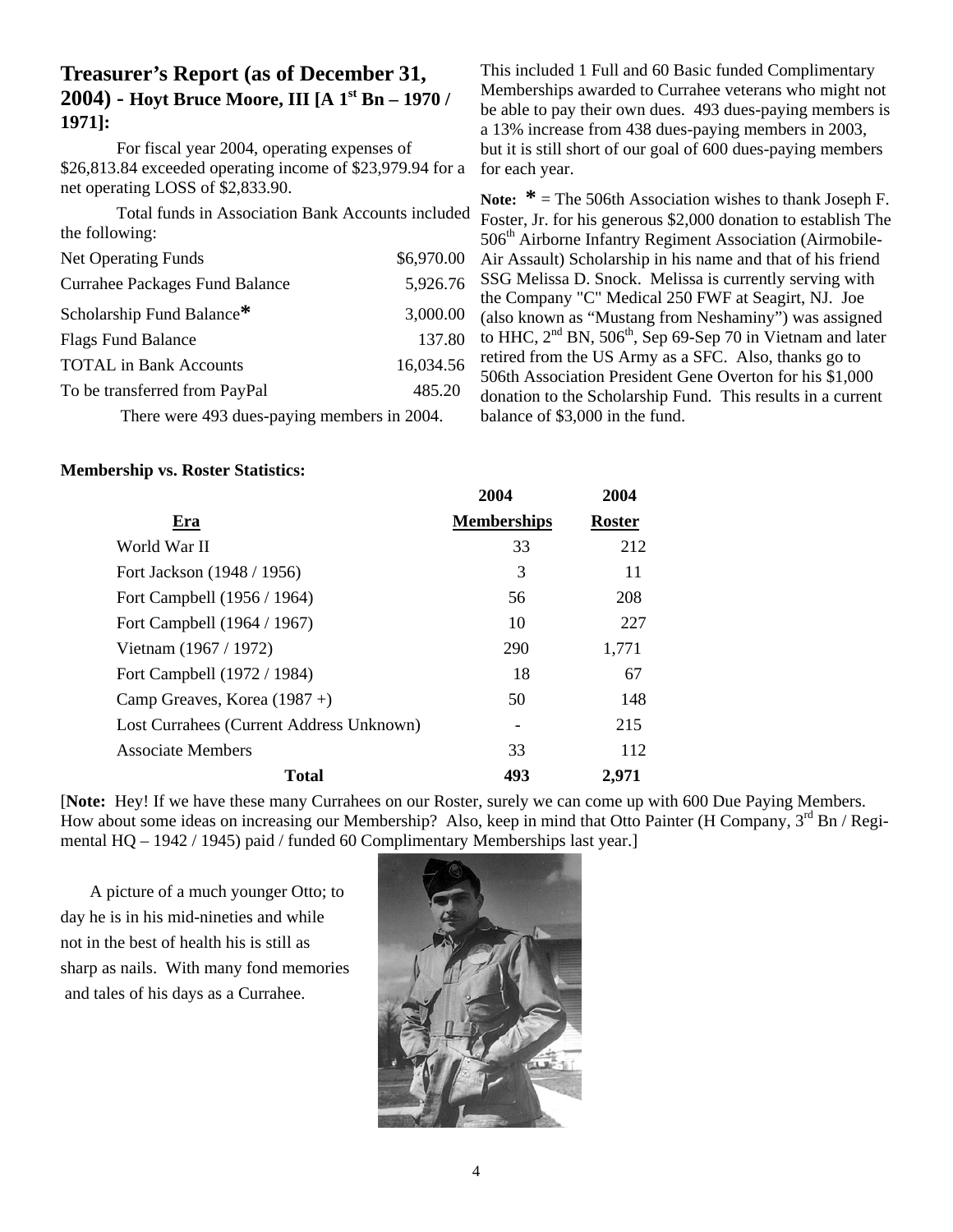### **Currahee Home Page (Web Site) Committee - Michael C. Bookser (Mike) - Web Master [ B & E, 1st Bn -1969 - 1970]:**

 In 1998 we moved our web pages from the Currahee webmaster Jay Schrom's, A 1/506, personal site to our first organization site. It doesn't seem that long ago. At that time we had 6 megabytes of images and text with a great vision for the future. Since those days we have added a history section for each era since World War II. Our newest era just began with the  $506<sup>th</sup>$  deployment to Iraq. Today our site contains 425 megabytes of images, text and official documents and we still have a vision.

 We have 796 pages of photo's and unit personal history and 1,422 pages of official documents. Our pages have been used by fellow Currahees to find friends, by authors writing books, and veterans service officers helping veterans with claims.

 We asked for help in capturing our history and our pages show your response. We received help from many of you and we are pleased that so many of you gave of your time, knowledge and information. Special thanks must go to Hoyt Bruce Moore, A 1/506, who stepped up to the plate and created the era history section. His daily maintenance of the site is invaluable. From the World War II era to today Currahees are participating in the Association web site development. In addition to Currahee's we have received information from other military units who had information about the  $506<sup>th</sup>$  and wanted to help improve a fantastic site. We continue to receive information from people

# **Update Information:**

### **. 2004 Currahee Reunion - Des Moines, Iowa (July 20 - 24):**

The 2004 Reunion drew ninety-one (91) attendees and Currahees from all Eras of the Regiment, from honored Currahee guest Carl Dalke (Regimental HQ – 1944 / 1945) to Jeremy Paul (B Company, 1st  $Bn - 2000 / 2001$ ) who headed up the Color Guard Detail from the 194th Infantry Detachment (Long Range Surveillance). While all had a great time, the Reunion attendance was much less than the 145 that attended to 2002 Reunion and resulted in a LOSS of \$2,616. While the Reunion may not have been a financial success as in the past, where we generated funds for the Association or just broke even, it was not for trying. The Reunion Committee planned for a larger number of Currahees attending, it just that the number of attendees declined for the first time. But then again those who chose to attend had FUN. For a number of them this was their first Currahee Reunion and they said that they definitely will be attending other Reunions in the future. The largest groups at the Reunion were nine Currahees from E,  $1<sup>st</sup>$  Bat-

in Holland, France and England who hold history in their hands and some who take care of grave sites of Currahee's.

 We will be continuing to pursue our vision and still need your help. If you have a talent, a record or a photo that should be a part of our site let us know. While we work on the past let us all look to the Currahee's of today. The Currahees of the past must stand with those on the front lines in the War on Terror. Support them and their families with our understanding and when they return embrace them as our returning brothers. As the Currahees of today share the inherited honor and valor of the past, we share in the honor and valor of the history that they are writing. Watch the  $506<sup>th</sup>$  Association web site for Currahee action in Iraq.

**[Editor's Comments** - It appears that the Home Page Committee must be doing something right because last year our web site was visited 6,895,382 times; with between 811,000 and 957,000 visits logged in during the months of June, July and December. What seems to make our web site interesting to visitors is the depth and breath of the material Currahees have been willing to share. So I continue to encourage, and hope you will too, all to share information, photos and stories as a way for us to preserve the history / legacy of the  $506^{\text{th}}$ .

 In addition, I almost failed to mention that in the fall, the ability for visitors to our web site to make online donations has been added. This could not have been timed better and has been used by donors to make contributions to the Association in general as well as to the Currahee Package Program.**]**

talion (Airborne / Airmobile) with six of then that served together in 1967 / 1968; next was six from C,  $1<sup>st</sup>$  Battalion (Airborne / Airmobile) with five having served together during that same time frame; and then five from D,  $1<sup>st</sup>$  Airborne Battle Group who served together in 1958 / 1960. A breakdown of the veterans in attendance is as follows:

| $1st$ Bn – Vietnam                    | 28                       |
|---------------------------------------|--------------------------|
| $2nd$ Bn – Vietnam                    |                          |
| 1 <sup>st</sup> Airborne Battle Group | 5                        |
| $3rd$ Bn – Vietnam                    | $\overline{\mathcal{L}}$ |
| World War II                          | 1                        |
| $2nd$ Bn – Pre-Vietnam                | 1                        |
| $1st$ Bn – Korea                      | 1                        |
| Total                                 |                          |

 As planned the Reunion Hospitality Room opened up on **Wednesday** and stayed opened for the length of the Reunion thanks to Mike Labbee (B  $2<sup>nd</sup>$  Bn – 1970 / 1971) who managed the room for us; making sure it was clean and well stocked with beer, soda and snack food; and Bruce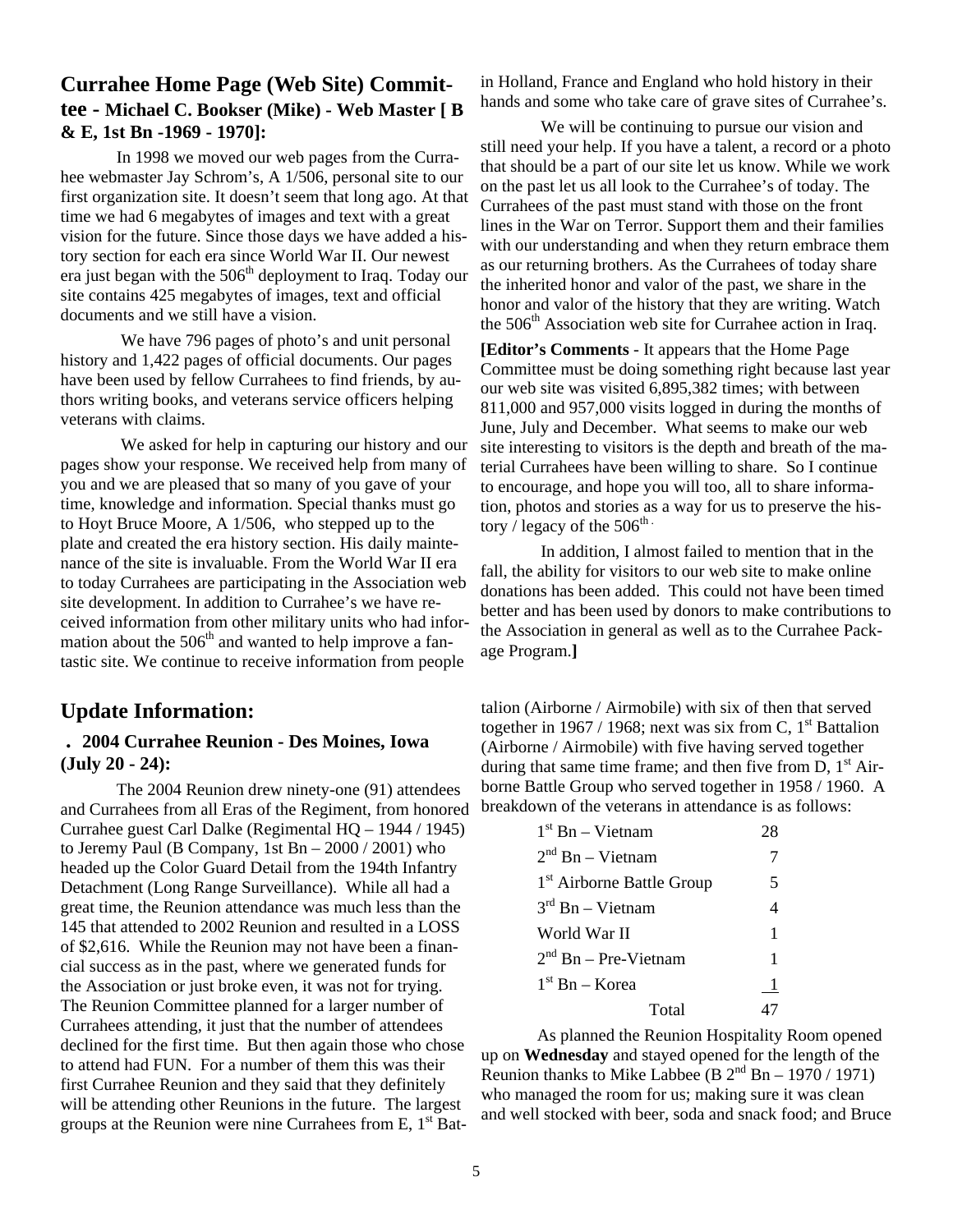#### **2004 Currahee Reunion - Des Moines, Iowa (July 20 - 24) continued:**

Moore providing transportation during the beer / food runs. In addition, Thomas (Tom) Clegg  $(82<sup>nd</sup> / 101<sup>st</sup>$  Re-enactor) and his Group of Re-enactors helped by providing security on the room for the equipment and weapons display the he and his group of re-enactors provided us with as well as all the  $506<sup>th</sup>$  Association memorabilia and books on display.

**Thursday** morning we traveled to the Iowa State Capitol Grounds and placed wreaths at the World War II memorial Plaza, the Korean War Memorial, and the Vietnam War Monument there in the city. That left the rest of the day free to hang out in the Hospitality Room, check-out the displays, meet with old friends and to make new ones.

**Friday** was pretty much an open morning and early afternoon for all to explore Des Monies and the surrounding area. Andrew (Doc) Lovy (HHC, 3<sup>rd</sup> Bn Surgeon chael C. Bookser, Web Master was read by Bruce Moore. – 1967 / 1698) provided a Post Traumatic Stress Disorder (PTSD) Workshop for both veterans and family members. Comments from those who attended was that the workshop was very helpful and informative and said "THANKS, Doc." Then in the afternoon we held our General Membership Meeting as required by our corporate by-laws.

 The General Membership Meeting, held at the 2004 Association Reunion was called to order at 3:15 PM, July 23, 2004 by Gene Overton, President.

 Andrew Lovy, D.O. led the membership in the Pledge of Allegiance.

 The minutes from the August 16, 2002 General Membership meeting were read by Kyle L. Worrell. A motion was made by John Jackson to accept the minutes as read. Motion seconded by Mike Labbee. The minutes were approved by the membership by a show of hands.

 A history of the organization prepared by Michael J. Metzger, Chairman, was read by Ken Parr. The prepared statement urged the membership to get involved in the business of the association. Tell the Officers and Directors what time. Terry [Director of Army Museums] had very little to improve. All need to step up and be involved

#### **OLD BUSINESS:**

Gene Overton, President, reported the following:

Contact continues with the  $101<sup>st</sup>$  Division at Fort Campbell and  $1<sup>st</sup>$  Battalion,  $506<sup>th</sup>$  Infantry in Korea.

 Progress is being made on securing the Air Assault Badge. The next step is to get congressional action initiated. Work continues on that effort.

 The Medal of Honor for Major Dick Winters is on the desk of Les Brownlee, Acting Secretary of the Army, pending his final approval before going to Congress.

We continue to keep an open dialog with the  $101<sup>st</sup>$ Division. We were all  $101<sup>st</sup>$  members as well as  $506<sup>th</sup>$  Infan-tee. Mike Krawczyk, Chair, was absent. try.

#### **Committee Reports:**

 Bruce Moore, Treasurer, presented the Treasurer's Report. A motion to accept the Treasurer's Report, subject to audit, was made by John Jackson. The motion was seconded by Mike Labbee. The report was accepted by the membership through a unanimous show of hands. A recommendation was made from the floor to remove anyone who has not paid dues during the past 3 years from the Newsletter mailing list. Bruce Moore responded that it was agreed at the founding of the Association that one newsletter each year would be furnished to all members on the Association Roster with dues-paying members receiving three newsletters each year.

The Website Committee Report submitted by Mi-

 The cost of printing and mailing was asked from the floor. Gene Overton answered that is cost 54.6 cents per newsletter. It was asked from the floor if we could send a smaller, less expensive newsletter to those who do not pay dues.

 Greg McGinn proposed that the issue be studied. Perhaps the newsletter could be sent via internet to members with email addresses. Gene Overton agreed that the Association Officers would look into the feasibility. There are issues associated with maintaining addresses, both email and US Postal Service. Ideally, we should have someone at a regional level to make and maintain personal contact with the membership.

 Jim Nemeth nominated John Starr as the Committee Chairperson to study this issue. Sam Knipmeyer, Greg McGinn and Chris Garrett volunteered to be committee members.

 Gene Overton reported that the Historical Committee chaired by Terry Van Meter has been inactive for some time for researching the history of the 506<sup>th</sup> Infantry. Gene asked for volunteers to join the committee.

 The Currahee Memorial Jump Committee report was presented by Jim Nemeth. The jump is still scheduled for Sunday, July 25, 2004. The members were encouraged to buy the tee shirts commemorating the jump. Funds realized from donated t-shirts will help to raise funds to support this year's reunion.

 Gene Overton, Newsletter Editor, solicited articles from the members for the Newsletters. Currently Jim Nemeth is the 3d Battalion reporter and Chris Garrett is 2d Battalion reporter.

There was no report for the Membership Commit-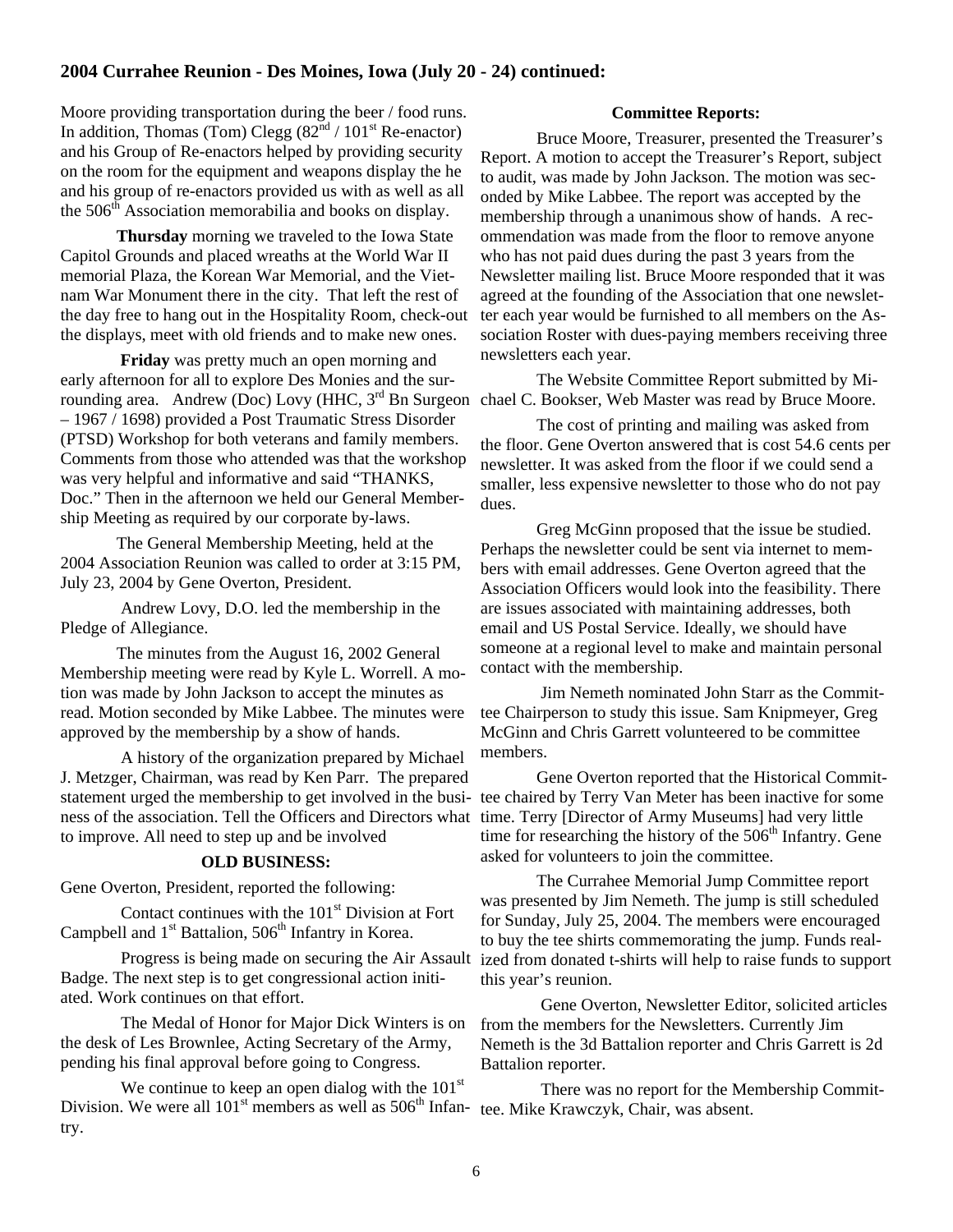#### **NEW BUSINESS:**

Gene Overton reported on the status of the  $506<sup>th</sup>$ Regiment being assigned to the  $101<sup>st</sup>$  Airborne Division. The  $1<sup>st</sup>$  Battalion,  $506<sup>th</sup>$  Infantry is still currently assigned to the 2d Division in Korea. They expect to deploy to Iraq in the near future. The  $4<sup>th</sup>$  Brigade of the 101st will be activated shortly. As yet, unit assigned to the Brigade are not known, although the 101<sup>st</sup> Airborne Division continues to advocate that the infantry battalions assigned to the brigade be the  $506<sup>th</sup>$ .

 The Reunion Committee had selected Colorado Springs, CO for the 2006 Reunion and approved by the Members in 2002. The idea of having the reunion at Fort Campbell to coincide with the 2006 Week of the Eagles **if the 506th returns to the 101st Airborne Division** when the combat tour is completed was discussed at length . A motion to move the reunion to Fort Campbell, KY was made by John Jackson and seconded by Mike Labbee. The motion was unanimously approved by the 34 members in attendance.

 Gene Overton reported that a Scholarship Program is being studies. Gene asked if the Members present want to continue with developing a scholarship program. The Membership responded favorably to the establishment of such a program. Andrew Lovy volunteered to be on the committee, saying he believed it to be a good idea. Further information will be provided via the newsletter.

 Jim Nemeth asked for volunteers to help with soliciting donations from corporate sponsors for the next reunion.

 Election of Officers and Board was conducted. The slate of candidates was presented to the members in attendance and votes cast. The proxies were also provided to the group tabulating the votes. Results of the election were:

 Chairman: Michael (Mike) J. Metzger President: Eugene "Gene" L. Overton Treasurer: Hoyt B. "Bruce" Moore Secretary: Kyle L. Worrell Directors: Michael (Mike) C. Bookser Major John Thomas Duckett, III Christopher (Chris) Garrett Ronald (Ron) Helwig Andrew (Doc) Lovy, D.O. Carl Rebele Donald (Don) Thies

 Gene Overton proposed that Peggy Moore be made an Honorary Associate Member in recognition of her tireless effort and service to the Association. This was unanimously approved by the members present.

 A motion to adjourn was made by Mike Labbee and seconded by Greg McGinn. A show of hands approved adjourning.

The 2004 Membership meeting of The  $506<sup>th</sup>$  Airborne Infantry Regiment Association (Airmobile– Air Assault) was adjourned at 5:15 PM..

In the evening, we held our Currahee Memorial Dinner. The dinner was called to order at 7pm at which time Gene Overton, on behalf of the Directors and Officers of the Association, welcomed all to the 2004 Currahee Memorial Dinner. He next asked all to stand and requested that the colors be posted; the American flag, the 506th Regimental flag and the 506th Association flag. A Color Guard Detail was provided us by the 194th Infantry (Long Range Surveillance), 2nd Brigade, 34th Infantry Division (Iowa National Guard) which was headed up by Jeremy Paul (ROTC Cadet and Currahee (B, 1st Bn - 2000 / 2001).

Once the colors were posted our Memorial Ceremony was held in which we remembered and honored the memory of all those Currahees who are no longer with us today. In doing so three candles representing the Battalions that comprise the Regiment were lit; their colors Red, White and Blue not only represent the colors of the American flag but also the colors of the Spades worn on helmets and equipment used to designate each of the Regiment Battalions. Each candle were lit by a Currahee from the respective Battalion; Dana Armstrong (HHC / E (Recon), 1st Bn - 1967 / 1968), Jim Stinebaker (HHC / C, 2nd Bn - 1967 / 1968) and David Kitner (C, 3rd Bn - 1970 / 1971). Once each man had lit his candle, together they moved back and give a hand salute which was followed by a moment of silence and the playing of Taps. That concluded our ceremony at which time dinner was served.

As dessert was being served two speaker were spoke. First, our Honored Guest Carl D. Dalke (Regimental HQ - 1944 / 1945) spoke for a few minutes about his time spent in the 506th and how proud he was of being one of Colonel Sink's men. Then we heard from Patrick Palmershein, Executive Director of Veterans Affairs - State of Iowa, who on behalf of Governor Thomas Vilsack, welcomed the 506th Association and its veterans to Iowa and spoke about how his state honors and supports its veterans.

We next acknowledged a very important group of supporter, our Currahee Ladies, by asking each Currahee with a Lady at the dinner to come forward and collect a terra cotta color rose (a very different and rare color) for their Lady and give it to her with a kiss for being so special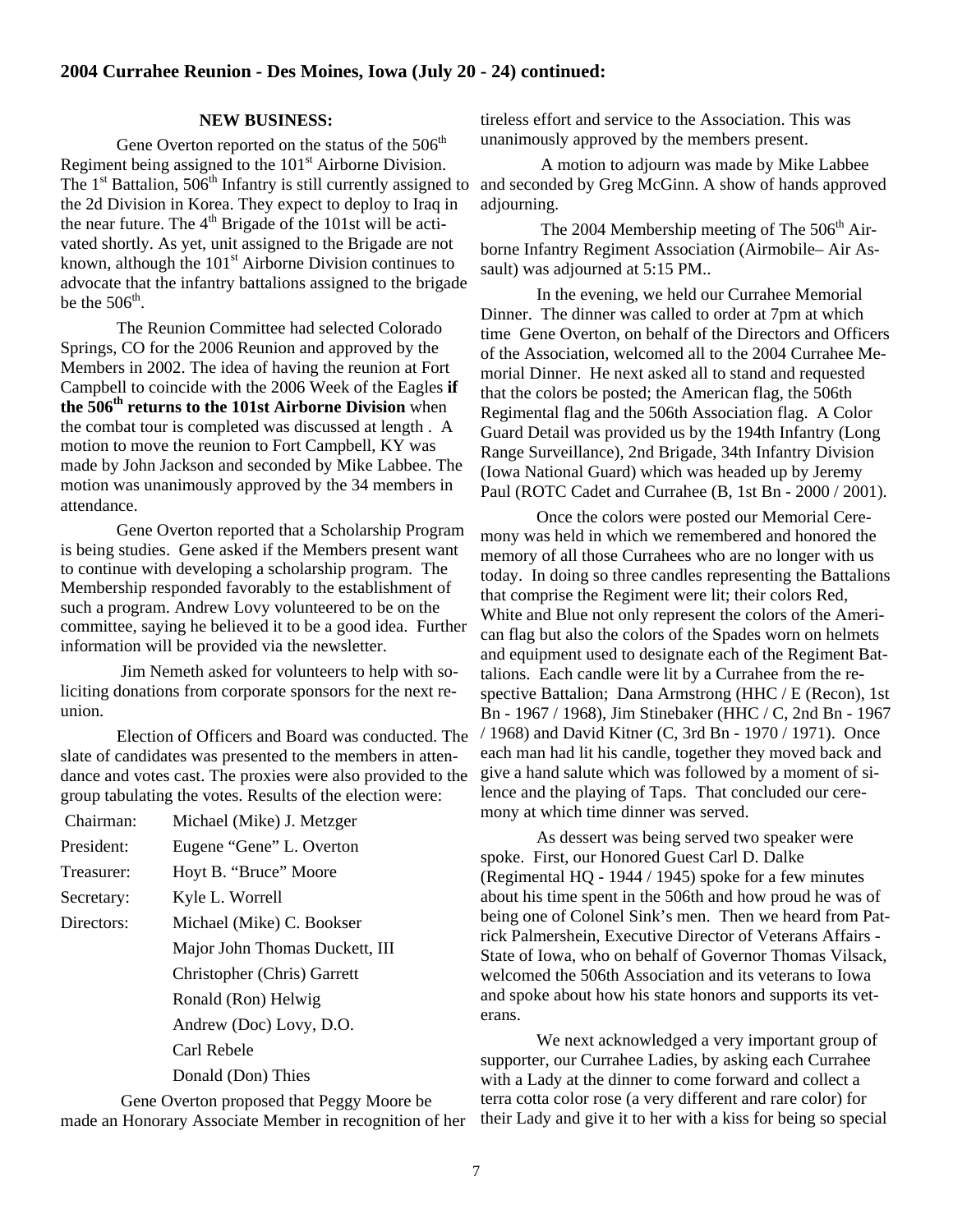### **Key Officers / Staff:**

**Chairman**-Michael J. Metzger (Mike) eMail: mmetzger@ capitalbuildersinc.com Overton, Jr. (Gene) Phone: 718 761-6265 eMail: Charly35@aol.com (Bruce) Phone: 858 274-4317 eMail: TheMoe\_A1506@msn. com **Secretary** - Kyle L. Worrell Phone: 858 780-0673

eMail: KyleWorrell@aol.com

**Home Page Committee (Web Site): Chairman**-Michael C. Bookser (Mike) Phone: 412 761-3627

#### **QuarterMaster:**

Ronald Helwig (Ron) Phone: 717 944-0564 eMail:RLHelwig@comcast. com

#### **Newsletter Reporters:**

**1st Bn-**Patrick L. Skinner (Pat) Phone: 706 635-2198 eMail:parick.l.skinner@us.arm y .mil (Chris) Phone: 218 349-2986 eMail:c-garrett@msn.com **3rd Bn**-James M. Nemeth

(Jim) Phone: 970 407-9617 eMail: JMN15@earthlink.net

#### **Active Duty/Veteran Liaison:**

Alfred May (Fred) Phone: 973 728-1458 eMail: AlfredMay@aol.com

### **2004 Currahee Reunion - Des Moines, Iowa (July 20 - 24) continued:**

so special themselves. We then announced the unanimous approval given by the President / Editor - Eugene L. Members at the General Membership Meeting that Peggy Moore was made an Honorary Associate Member in recognition of her tireless effort and service to the Association. Next we recognized the Reun-Treasurer- Hoyt B. Moore, III ion Planning Committee - Jim Nemeth (B, 3rd Bn - 1970), Tom Duckett (B, 1st Bn - 1971) and Ron Helwig (B. 1st ABG - 1960 / 1962) for the work they did in putting this Reunion together. In addition, we recognized Jeremy Paul (B, 1st Bn - 2000 / 2001) and his Color Guard Detail from the 194th Infantry (LRS) for the fine job that they did as well as the two groups of Reenactors that supported us during this years Reunion - 82nd / 101st Re-enactors: Tom Clegg; Justin Aliss; Bob Herbert; Darrek Orwig and Dave Ruffcorn; and WW II Demonstration Team Members—George Bruckert; Bryan Abbott and Don Whitson. eMail:mbookser@earthlink.net We also introduced Andrew (Andy) Suby and his two sons who attended our Reunion and dinner on behalf of his wife Julie Suby, who is the great-niece of PFC Donald Eckles (HQ, 2nd Bn - WW II) who was KIA on June 6th, 1944 - D-Day. Julie is looking to learn more about her great uncle and the circumstances of his death.

 We next held our Reunion Raffles: The first prize was a 34.5" x 24" gallery print titled "We Were a Band Of Brothers" by John D. Shaw and donated to the Association by Adam Makos, Publisher of Ghost Wings Magazine, won by Tom Clegg. The next prize was a 8"x11" Currahee Slate which was won by Charles Lamb 2nd Bn-Christopher D. Garrett (C, 1st Bn - 1968 / 1969). And the final prize was actually two rebates of one hotel night each which were won by Ron Harrelson (D, 1st ABG - 1958 / 1961) and Jim O'Laughlin (HHC / A, 1st Bn - 1969 / 1970). This then ending the dinner portion of the evening; many stayed and danced to taped music while other went over to the Hospital Room to finish off the evening.

> **Saturday**, The Currahee Picnic was held at the Des Moines Water Works Park. Where we had plenty of food and refreshments; an excellent display of WW

II and Vietnam War era weapons and equipment was provided by the Reenactors who supported us throughout the Reunion. And two surprises, the first was from a young Fort Campbell soldier who served in Iraq with the 502nd, where he received his Purple Heart, who was home on leave before reporting into the newly formed 4th Brigade of the 101st Airborne Division. His orders clearly read that he would be reporting the 506th Infantry of the 4th Brigade. The second surprise was that Saturday was also Mike Labee's birthday, so we had a surprise birthday cake for him, which caught him totally off guard. After the Picnic we all returned to the hotel and relaxed hanging out in the Hospitality Room.

**Sunday**, many of the Reunion attendees said their goodbyes and started the journey home. But there was a group who were determined not to leave this Reunion before making a Jump. That right, a group of sixteen jumpers and myself (unable to jump due to hurting my back just two weeks earlier) went out to the Winterset Municipal Airport to Des Moines Skydivers from the 2004 Currahee Memorial Jump. The Jump headed up by Jim Nemeth (B, 3rd Bn - 1970 and Tom Duckett (B, 1st Bn - 1971) included: Carl Dalke - Regimental HQ - 1944 / 1945 Ron Helwig - B, 1st ABG - 1960 / 1962 Doc Lovy - HHC, 3rd Bn - 1967 / 1968 Robert Aubrey - E, 1st Bn - 1967 / 1968 Paul Larson - HHC / B, 2nd Bn -1967/1968 Dave Sas - E, 1st Bn - 1967 / 1968 Ed Scott - E, 1st Bn - 1967/ 1968 Denton Vaughn - B, 3rd Bn - 1970 Chris Garrett - B, 2nd Bn - 1970 / 1971 Mike Labee - B, 2nd Bn - 1970 / 1971 Cathy Stark - Guest of Jim Nemeth Jayne Vaughn - Wife of Denton Vaughn Tom Clegg - 101st Re-enactor Darrek Orwig - 101st Re-enactor

After the jump we all said our goodbyes and headed home. Only for me to be definitely committed to making the next Currahee Memorial Jump myself.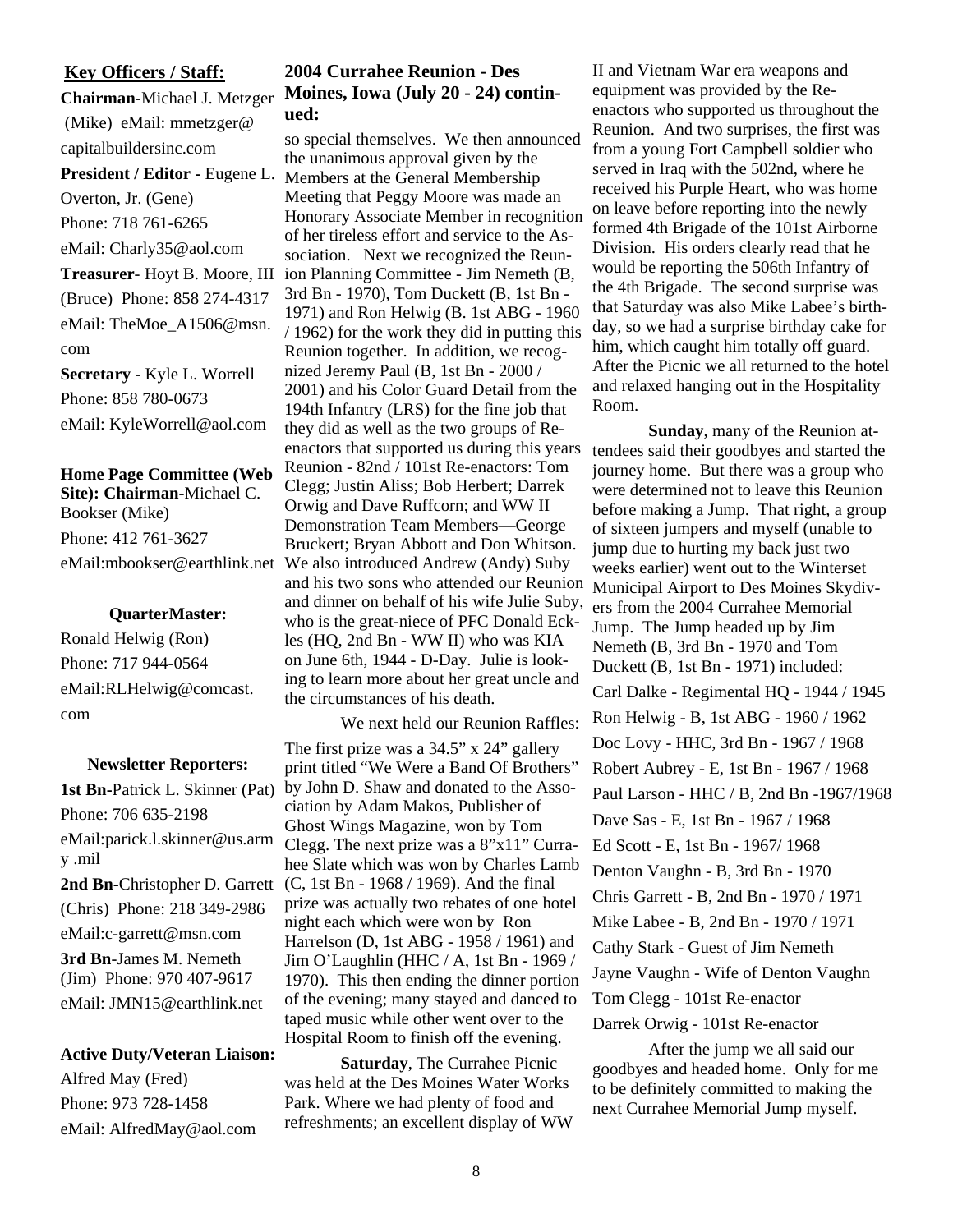# **Update Information (continued):**

• **Upgrading of Major (R) Winters' DSC** 

### **to the Congressional Medal of Honor - The Battle Cry, CURRAHEE! Has Been Sounded:**

As reported in prior newsletters, the Association Members in 2002 voted unanimously to support an effort to upgrade the Major's DSC to the CMH, our nation's highest award for valor. **Update Info:** on November 18, 2004, then Acting Secretary of the Army R. Lee Brownlee issued a letter the Pennsylvania Senator Rick Santorum in which he stated **"After careful consideration of all the input, my review concludes that Major (Ret.) Winters earned the correct award for his valor. There is no evidence of material error or impropriety in the original processing of Major (Ret.) Winters' award. It is my determination that the previously approved award of the Distinguished Service Cross remains the appropriate award to recognize the heroic acts of Major (Ret.) Winters."**

This Currahee (Editor) along with many others totally disagree. So the Battle continues; an effort is being mounted for the introduction of a Congressional Bill that if passed would only require the President's signature for the upgrading of Major Winters' award to the CMH.

So we encourage all to contact their Congressmen

### **New Developments:**

 **. Quartermaster (Sales) -** Ronald (Ron) L. Helwig (B, 1st ABG—1960 / 1962) has agreed to take on the sales function, which we call Quartermaster, of the Association with the goal of locating sale items of interest to Currahee at a reasonable price. You will see in later pages of this issue a number of new items being offered to you. He so far has design a Currahee Flag; come up with a Association Hat in two colors (one black and the other white) and a new personalized Currahee Polo Shirt as well as currently working on finding a source of Currahee Crest and Para-Dice patches. So if there is a Currahee item that your looking for and you think would be of interest to other Currahees, please let him know. He can be contacted by phone at 717 944-0564 or by eMail at RLHelwig@comcast.net.

 **. Mandatory Restructuring of the 101st Airborne Division:** The Division has been reconfigured into Brigade Combat Teams or Units of Actions as follows:

# **Trying to Locate:**

#### **Betty Stewart-Gannon of South Charleston, WV**

My brother **Byron Duncan Stewart served in B Company,**  $1^{st}$  **- 506<sup>th</sup>**, was KIA in the Ashau Valley (Hill 996) on July 11, 1969. I would like to talk to someone from his unit; my e-mail is scweva@msn.com. Thank you very much.

and also to submit an entry to the online petition at **http://www.petitiononline.com/Winters/petition.ht ml**. While this petition is addressed and going to the current Secretary of the Army, Francis J. Harvey, it is being monitored by Pennsylvania Congressman Curt Weldon, who is working on the bill.

 Currahee never quit and always accomplish their missions; something I guess they must not know about in Washington these days.

 **. Save the Stables Project:** I were informed that the Director of Army Museums had been contacted in the fall by the 172nd Airlift Wing of the Mississippi Air National Guard and asked if the Aldbourne Stables (the WW II home of the 2nd Battalion in England) were of any historic significance. The Director - Captain (Ret.) Terry Van Meter (HHC / B / C, 2nd Bn - 1966 / 1968) responded by saying **YES, they are**. So I'm happy to report that the Stables have been transported to the States via a C-17 Globemaster III , have been moved to Toccoa, Georgia and will be reassembled sometime later this year on the grounds of the Stephen's County Historical Society's home at the Toccoa Train Station. The same train station that 506th recruits arrived at to report for training back in 1942.

 1st Brigade Combat Team includes the 1st, 2nd and 3rd Infantry Battalions of the 327th Infantry.

 2nd Brigade Combat Team includes the 1st, 2nd and 3rd Infantry Battalions of the 502nd Infantry.

 3rd Brigade Combat Team includes the 1st, 2nd and 3rd Infantry Battalions of the 187th Infantry.

 4th Brigade Combat Team includes the 1st, 2nd and 3rd Infantry Battalion that to date have not been designated. So we will continue to maintain contact with the 4th Brigade Commander - Colonel Thomas D. Vail and Command Sergeant Major Larry L. Chapman in order to know as soon as possible if any of the Infantry Battalions are going to be designated as the 506th Infantry so we can pass that information on to you Currahees. As I have already expressed to Colonel Vail, myself and a lot of other Currahees would like to be present when the 506th Colors are uncased and once again flying at Fort Campbell as part of the 101st Airborne Division.

### **Ken Gleason (D 1st Bn – 1970 / 1971) of Lowell, MA**

I am looking for a friend named **Marvin Harcourt, who I served with in D Company**. Last I heard he lived somewhere in Ohio. If anyone knows him, please e-mail me and let me know. My e-mail is kgleason1@verizon.net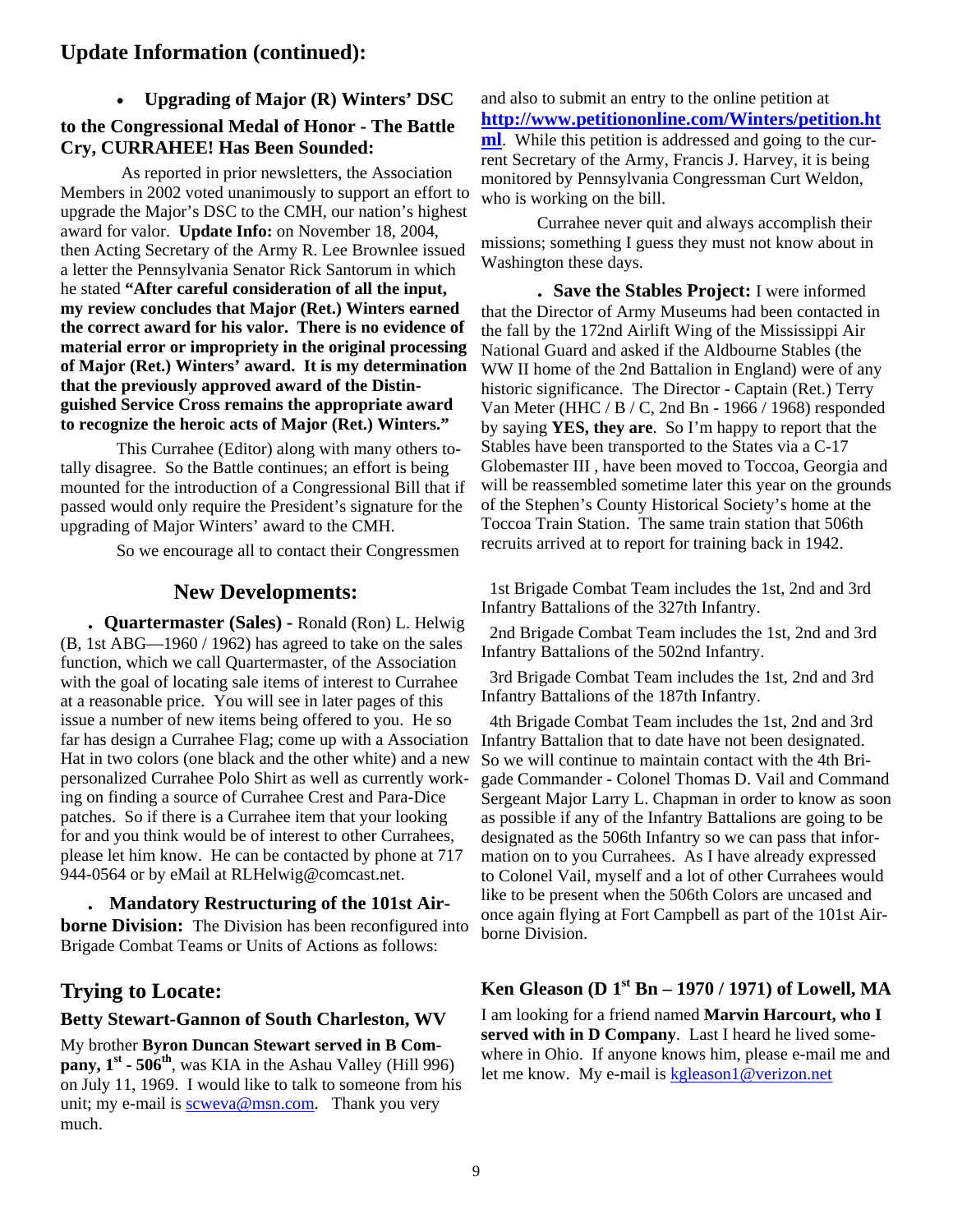# **Trying to Locate (continued):**

### **June McGrew of Osceola, IA**

I'm searching for information or anyone that might have known my brother **John Wilbur Sams, Jr.** He served in **C Company, 1st Bn** from October 1969 until he was KIA on March 22, 1970 while on a patrol near Fire Base Granite. My e-mail is junemoon54@yahoo.com.

### **Larry Sossamon of Gaffney, SC**

My brother **Sgt Ed Sossamon served in E Company (Recon) 1st – 506th (Airmobile)**, was KIA April 16, 1970. I hope to find someone that knew him and maybe was with him so that we could know how he was before his death, and find out the circumstances of his death. My e-mail is larrysossamon@bellsouth.net.

### **Philip E. Shope (D 1st Bn – 1969 / 1970) of Jeffersonville, IN**

I would like to establish contact with the following list of

# **Notes from Currahees in Iraq or their Family:**

### **SPC Ryan Boller (Medic, HHC 1st Bn), Camp Manhattan in Habbanniyah**

It's really nice to see some folks supporting us on our mission here. I was in Korea for a year already before we got the orders to come here. I along with a few other brothers in arms haven't seen our families in a VERY long time. The last time I saw my daughter she was 2, just had her  $4<sup>th</sup>$ birthday in September 2004. Knowing that people support us and believe in what we are doing makes us being here a lot easier. I'm proud to be a Medic and I'm proud to be a Currahee! Thank You!

# **Notes from Our Friends in Europe [Notes posted on our web site.]:**

### **Ivan Grojean of Thimister, Belgium**

I'm searching for some piece of information about a GI that I adopted the grave at the American Cemetery in Henri-Chapelle, Belgium. His name is **Albert C. Gray (G Com**pany, 3<sup>rd</sup> Bn, 506<sup>th</sup> PIR) from Fulton County, Georgia. He was KIA on January 2, 1945. I'll be very happy if someone could help me in my investigation. E-mail address is ivangrojean@skynet.be

Thanks.

Currahees that I served with: James Borley; James R. Eades; Charles D. Henaman; Ron Matthews; Dennis Milliman; Jack Pendergraf; Keith W. Shelton; and Dale Von Stein. My e-mail is peshope@lycos.com.

#### **Paul Howard Bouchard, Jr.**

I'm the great nephew of **1LT Howard Little - 3**rd Bn HQ,  $506<sup>th</sup>$  PIR who was KIA in Normandy. I would really like to find out more about him. His wife has remarried and had relocated. My family is unable to contact her. If any of his Currahee brothers can help me out, this former submarine sailor would greatly appreciate it. My e-mail is phb647@aol.com.

### **Betty Stewart - Gannon of South Charleston, WV**

My brother Bryon Duncan Stewart was KIA July 11, 1969 in the Ashau Valley on Hill 996. I would like to talk to someone from his unit, B Co. 1-506th. My e-mail is scweva@msn.com. Thank You very much. Betty

### **Carla White of Fort Benning, GA**

My husband is currently deployed with the  $506<sup>th</sup>$ . THANKS for the website!

#### **Jeffrey Paulding of Columbia, MD**

THANKS for providing a link to news about my son's unit.

### **Tara Thurau of Sterling Heights, MI**

Hello. My husband is in Iraq with HHC,  $506<sup>th</sup>$  currently. THANK you for the site and the updates. I think it'll be nice to have some pictures of them in Iraq, though.

#### **Kristen Sabat of Fort Benning, NC**

THANKS for all your support. I know these back-to-back tours are very hard. Looking forward to seeing all our 506ers again soon.

### **Claire Rensonnet of Jalhay, Belgium**

I'm looking for information about **Pvt Claire M. Paterson (506<sup>th</sup> PIR)** from Washington. He died on 19<sup>th</sup> December 1944, maybe around Bastogne? He's buried in the Henri-Chapelle American Cemetery, Belgium. Because I've adopted his grave to offer him flowers for helping us to be free I'd like to know more about him. Could you help me? Thanks a lot and sorry for my English.

Friendly yours, Claire [e-mail address is claire.rensonnet@publilink.be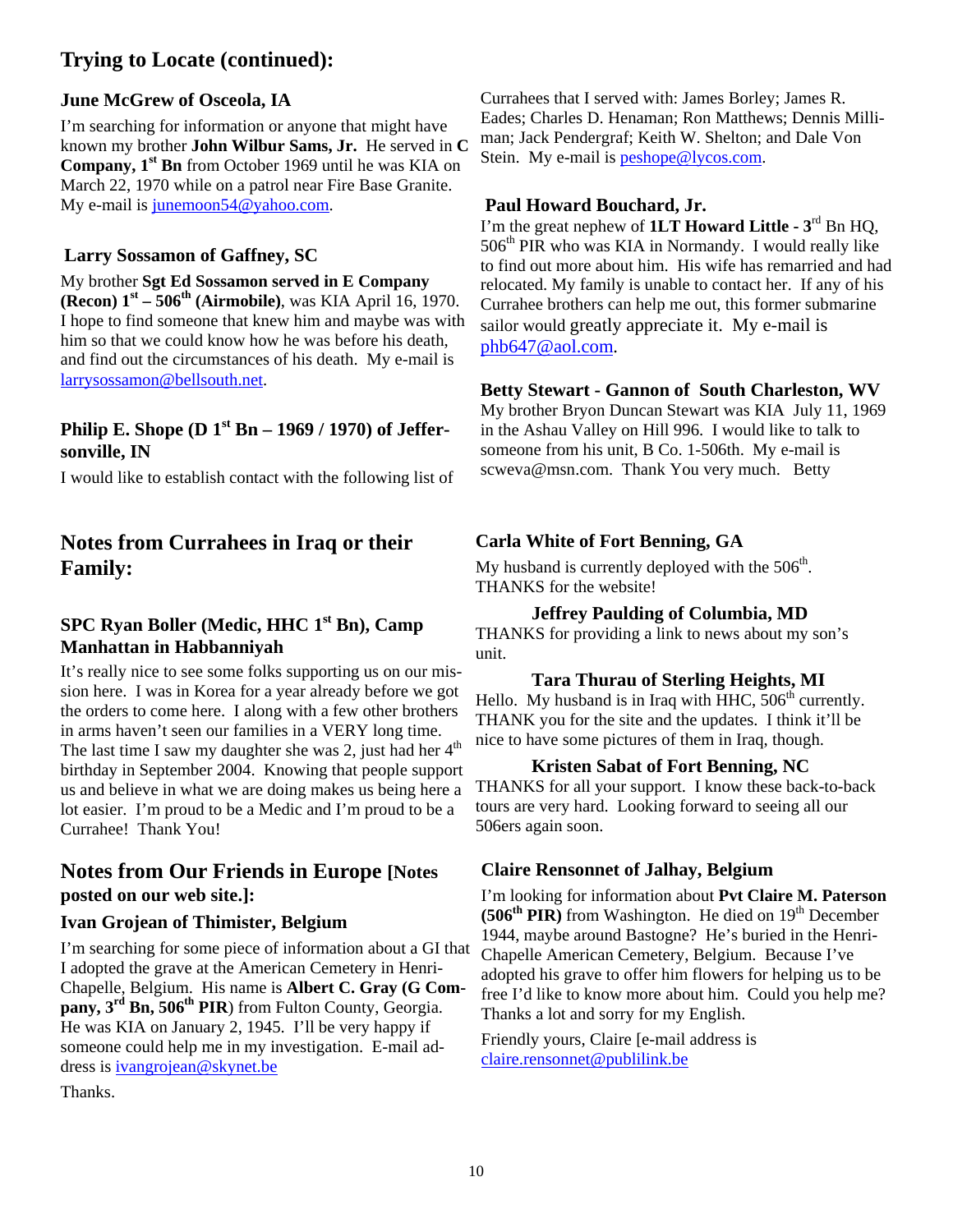# **Notes from Our Friends in Europe (Continued):**

### **N. Damien of France**

I just want to thank all of the veterans that were in the 506<sup>th</sup> PIR. Last week, I went to the American Cemetery at Saint Avold, France and I found the tombs of two KIA of the 506<sup>th</sup> PIR: Pfc James Castro, Jr. and Sgt William Green. [e-mail address is bmt@tiscali.fr THANKS.

# **Notes from The Currahee Home Page (Web Site):**

### **MSG Jerome Vargo of Fort Polk, LA**

Fellow Currahee assigned to HHC  $1<sup>st</sup>$  Bn S-4 from 2001 – 2002. Just spent 15 months in Iraq, seen fellow Currahees in Iraq (GREAT FEELING). My e-mail is Jerome.Vargo@us.army.mil.

#### **Sgt Scott Stanton of Redmond, WA**

Served in  $1<sup>st</sup> / 3<sup>rd</sup>$  Platoon, C Company,  $1/506<sup>th</sup>$ , Camp Greaves, Korea – June 1996 thru August 1997. Wanted to say HELLO to all the Currahee brothers. My e-mail is rsstanton@msn.com.

#### **Karen Gergen-Cook of Austin, TX**

My father was CSM (R) Theron V. (Bull) Gergen. I need to change my e-mail address, the below is correct. I am so grateful for all the kind words about my father. THANK you for this web site. My e-mail is asacook@sbcglobal.net.

**Bruce McGlasson (E Company (Recon), 2nd Bn - 1967 / 1968) of Union. MO**

# **Last Roll Call:**

**1].** 37 years ago this coming Friday, 3 December 1967, the men of this Regiment departed for Vietnam. 36 years ago some of us came home. To the ones who did not make it I remember you and may GOD hold you in his arms. To those that made it home WELCOME HOME and may each day, each year we remember that we made it and live the rest of the days that were given to us the fullest. My e-mail is **bmcglasson47@hotmail.com**. **21.** Tuesday, the  $18^{th}$  of January 2005 was one great day. I talked to 4 members of my Platoon from Nam. In one day we crossed 36 years of time. Each one telling their stories, making the contact once again. Once again becoming a Band of Brothers, E Co.  $2/506<sup>th</sup>$ . A few said they had felt alone over the years, but not now. We know where each are and the contact will be kept. More members will be found. It was one hellva day. The start of all this was from this web site. THANKS.

### **Jimmy Snow (E Company (Recon), 2nd Bn - 1967 / 1968) of Brasstown, NC**

Thanks to this web site and Bruce McGlasson our great Recon Platoon, E Company,  $2/506<sup>th</sup> 1967 / 1968$  is coming together. Currahee Brothers. Now all we have to do is get us all together at one time. I am so proud and honored to have served with this great group of men. Thanks for everything; maybe we will all be at the reunion this year. It would be great after 37 years. My e-mail is snowbillies@yahoo.com.

 $\overline{\text{Jimmy Snow} - 2}^{\text{nd}}$  Squad.

**Richard S. Rios (B Company, 3rd Bn – 1969 to 1970)**  Really like your website...I was with the  $3/506<sup>th</sup>$ , Bravo Company, 2nd Platoon, October 1969 – October 1970. Keep up the fine work!

**Erskine "Leon" Wideman** - B Co., 3rd Bn, VN - died 06/23/2004 **Richard "Red" Wright** - E Co. (Pathfinder), 2nd Bn, WWII - died 09/05/2004 **Woodrow H. Smith** - G Co., 3rd Bn, WWII – died 09/17/2004 **Robert E. Vogel** - F Co., 2nd Bn, WWII - died 11/03/2004 **Joseph R. Beyrle, Sr.** - I Co., 3<sup>rd</sup> Bn, WWII - died 12/11/2004 **MG(R) Salve H. Matheson (Iron Duke)** – HQ 2nd Bn, WW II (1942 – 1945) HHC,  $1<sup>st</sup> ABC – Deputy Commander (1958 – 1959)$  $1<sup>st</sup> Bde (Sep) – Commander, VN (1967 – 1968)$  $2<sup>nd</sup>$  Infantry Division – Commander (1969 – 1970) – died 01/08/2005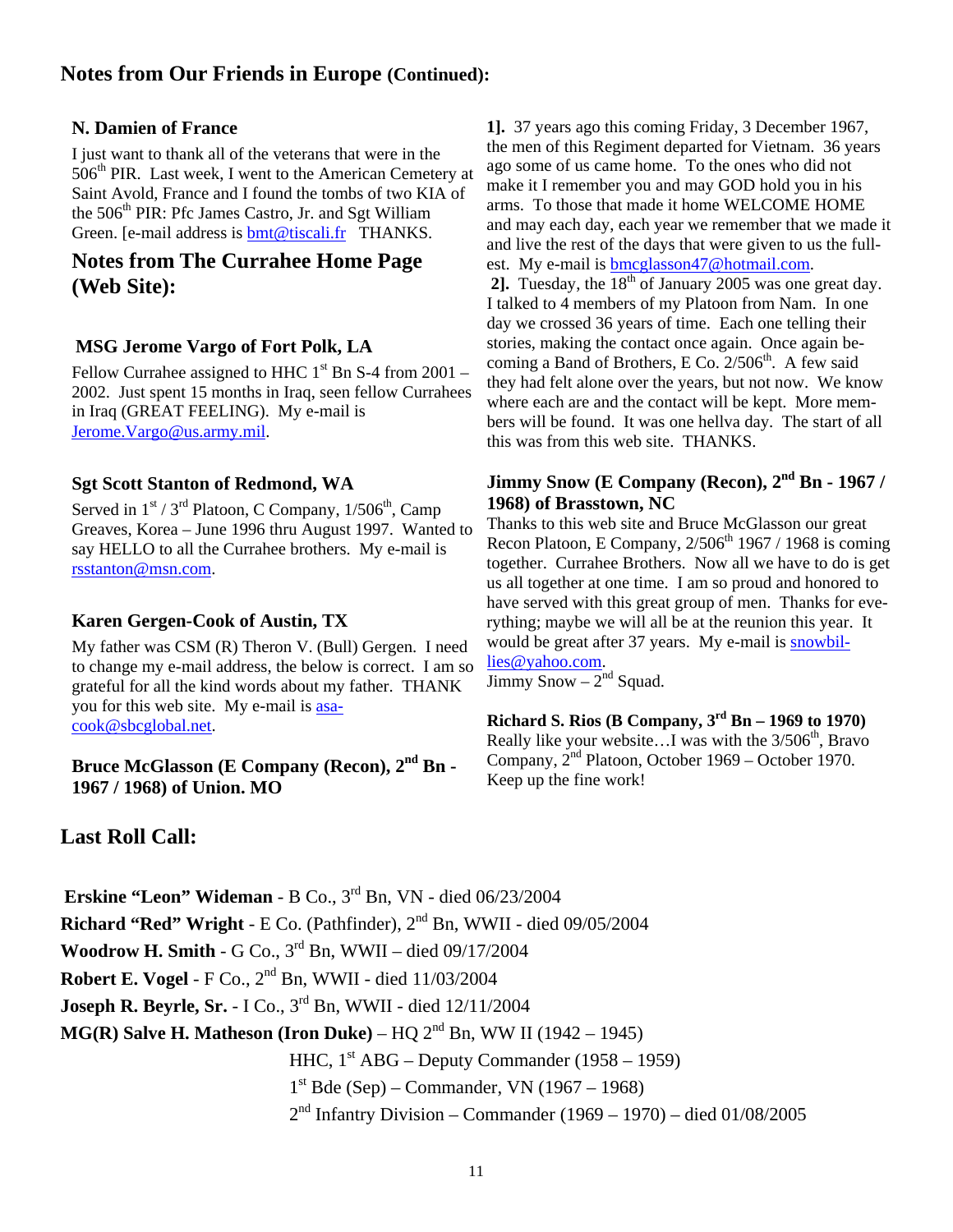# **Chris Garrett - 2nd Bn Reporter (B Company, 2nd Bn - 1970 / 1971):**

 **Airborne**! Well, I finally did it. I jumped out of a perfectly good airplane. I was one of six first time jumpers in the group of 17 that partook in our 2004 Currahee Memorial jump at the Des Moines reunion this year. Paul Larson, B-2/506 1968 veteran of some 23 active duty jumps went up in the plane with me to make sure I would not chicken out. Although, with all those airborne guys down below there was no other way to the ground except out the door at 4500'.

 Also jumping for the first time was fellow B-co 2/506 Mike Labee who only discovered the Currahee Association five months before. Mike was the life of the party and we are fortunate that he found us. So if you find a fellow Currahee in your midst tell them about our assoc and who knows we might have the next reunion's party animal.

 I remember the first time I had an opportunity to jump back in 1970. I had quit school and volunteered for the draft for a two-year hitch, so I was still only 18 when I got out of AIT. I did not know it then but the Army was attempting to follow a policy of not sending anybody over to Vietnam until they were 19. As our graduation from AIT was nearing these airborne types came in and started recruiting and paid three of us younger recruits special attention. They talked of the extra pay and the excitement of the jumping, but I only wanted to go home on leave like everybody else was getting. When I told them I was interested but I wanted to go home first they said "no problem you

# **Fred May - Active Duty / Veterans Liaison (A Company, 1st Bn - 1970 / 1971): LEAVING KOREA**

 The water in the pool is green, weeds are poking thru cracks in the blacktop, The North Of The River Inn is empty, and the place looks like a ghost town as virtually every soldier is on leave. This is what Camp Greaves, Republic of Korea looks like in June of 2004. The 1/506 Infantry is preparing to leave Korea and be deployed; Greaves will no longer be the home of the Currahees. The next stop will be Udari, Kuwait for training and then the unit will move to Iraq.

 The sign in front of Camp Greaves still proudly states "In honor of Corporal Clinton Greaves, 'C' Troop, 9th US Cavalry awarded the Medal of Honor for Gallantry on the Western Plains July 1879". Above the sign are sixteen battle streamers, four from WWII and twelve from Vietnam. There is also an Airborne Badge, Air Assault Badge, three Unit Citations {one of which has two oak leaf clusters}, and a CIB with one Star.

can go home first then go to Ft Benning". I signed up and of course there was nothing in writing and I received my orders to report straight to Benning. I was not a happy camper but what was I to do. When I got to Benning I stopped to talk to a chaplain to vent my frustrations and he told me I did not have to go through with my training as I could drop out any time I wanted. I dropped out and started packing for going home. Boy, was I in for a lesson on how the Army works. Instead of 3 weeks of training I spent 3 weeks pulling KP for the Rangers up in Dahlonega, GA and 30 days before my 19th B-day I got my orders for Vietnam and went home finally for leave. The ironic thing is that I never would have ended up with 101st if I had gone through with the jump because shortly after I reported to B-2/505 101st all the airborne troops in the unit were rounded up and sent to the 173rd to go home with the colors. I have always regretted missing out on getting my jump wings but also felt so blessed to have served with the best Division of all time.

 I believe this Memorial jump is going to get bigger and better with each reunion we have. As a member of the Board I am going to do everything in my power to encourage it's continuation.

 For any of you who have thought it out of the question, there are parachute clubs all over the world and they have come along way with the equipment and training techniques. You can be fully qualified to jump anywhere in the world with only 7 Freefall jumps with an instructor. When done properly, the landing is like walking off an escalator. I am sure we will be doing a jump when we go to our next reunion at Ft Campbell in 2006, so get ready to jump.

 The Camp is small and compact. Greaves is located on a hill north of the Imjin River and just south of the Korean DMZ. The area is remote as there is no town nearby and the feeling you get about the place is very mixed. There are some very new barracks and some very old ones. Quonset huts from the Korean War era dot the landscape. For the soldiers on duty there is a helicopter pad and a firing range. There are headquarters buildings, arms rooms, mess halls {now known as Dining Facilities} and all the other Army "stuff" one would expect. When they are off duty there is a small PX, a tiny minimall, snack bar, pool and club. That is it. Well not exactly. There is the DMZ which has to be guarded and patrolled during hot, humid summer days and long, frigid winter nights.

 Be it good, bad or indifferent Camp Greaves was home to the Currahees. They had made it their own. It now joins a long list of places the 506th called home. Normandy and Bastogne come to mind, but so do lesser known places like Camp Evans and Firebase Jack. Nobody knows if they will be back but where ever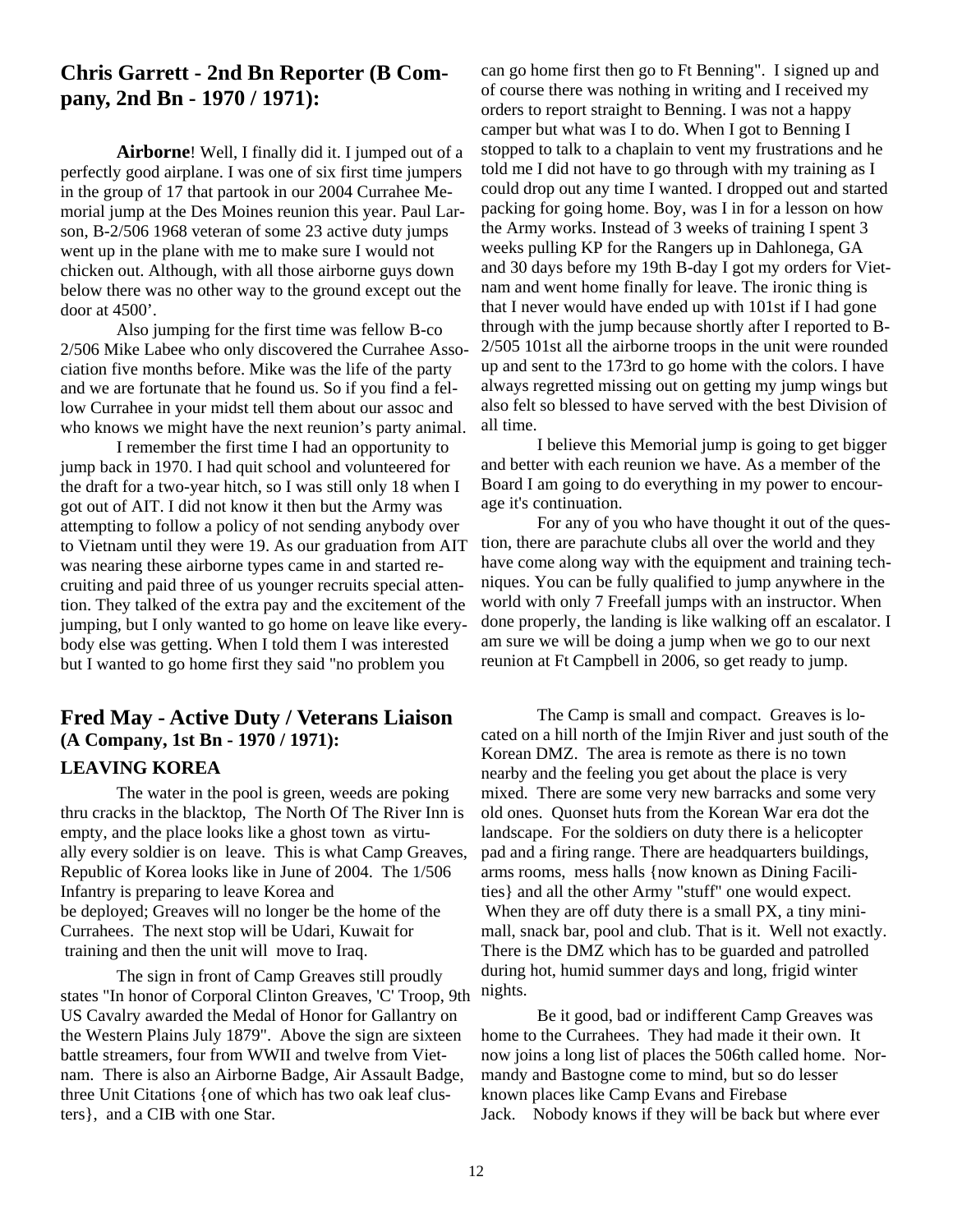#### **LEAVING KOREA (continued):**

they go there will always be a place for them. For these are **The Currahees, the 506th Infantry**. When they do land at their new home the next sign they erect will probably have more battle streamers and a second star for their CIB.

### **2005 Events of Interest to CURRAHEES:**

**. May 23 - 27, 2005 - 101st Airborne Division's Week of the Eagle.** More information will be forthcoming. Joe Bossi is recommending that you book your rooms for this years Week of the Eagles celebration at **the Holiday Inn Express, Oak Grove, Ky.** The room rate is \$58.00, and it is next to Ft. Campbell, the telephone number for reservations is (270) 439-0022. The hotel is located off Interstate 24 at Exit 86 on the right hand side of Highway 41A heading toward Fort Campbell.

• **July 15 - 17, 2005 -** All Currahees who served in **A Company, 1st BN, 506th in Vietnam** are invited to attend the **2005 Alpha Company Reunion** at the Amerihost Inn & Suites, 4120 Lambert Drive, Howell, MI. Reunion events will include a BBQ, Hospitality Room, Buffet Dinner, and Farewell Buffet Brunch. Contact personnel - Reunion host: Brian Heeg "Pall Mall"; eMail: briangheeg@aol.com; phone: 517-546-4844 and for Reunion Reservations: **Hoyt Bruce Moore, III "The MOE"**; eMail TheMOE\_A1506@msn.com; phone: 858-274-4317.

**July 17 - 21, 2005 - FSB Ripcord Association** will be held in Indianapolis, Indiana at the Indianapolis Marriott East, 7202 East 21<sup>st</sup> Street, Indianapolis, IN 46219. Special Room Rate of \$74.00 a night includes a continental breakfast. You have 2 numbers to choose from to call for Hotel reservations. The Central Reservations Number is 1-800-228-9290 or you can call the Hotel direct at 317- 322-3716, extension 1101 or extension 1274. **Make sure, regardless of what number you call, to mention RIP-CORD, otherwise you will not get the Reunion Rates!**  Get your reservations in as early as possible. You'll save money and it is easier for planning purposes.

**. July 22 to August 5, 2005 -** The Texas A&M University "Traveling Aggies" invites everyone to join them and **Easy Company veterans Darrell "Shifty" Powers and Earl McLung** on a **Band of Brothers Tour**. Walk in the footsteps of the men of Easy Company; the tour group will assemble in Atlanta, GA then move out from there to Toccoa before heading to Europe. **Cost per person: \$5,450, double occupancy. Web site:** http://www.aggienetwork.com/travel

**Editor's Note** - The writer was able to visit Camp Greaves while visiting his son who is stationed in Korea and assigned to B Co 1/52 AVN REGT as a Blackhawk pilot. In addition, Fred has been able to maintain contact with Colonel Clark (Battalion Commander) and many of

**eMail:** TravelingAggies@AggieNetwork.com **Phone: 979-845-7514. (Note of interest: Texas A&M produced more officers for the US Army in WWII than did the US Military Academy at West Point.)** 

**. July 26 - 31, 2005** - **Annual 3rd Bn - 506th Reunion** will be held in Arlington, VA. Headquarters for the reunion will be at the Double **Tree Hotel – Crystal City**, **300 Army Navy Drive, Arlington, VA**. **22202-2891.**  Hotel telephone is 703 416-4100. The Reunion Committee is in the final stages of contract negotiations so Reunion cost will be determined until late February. The Reunion Committee is looking at having a Hospitality Suite, a banquet on Friday and a BBQ at the Memorial on Saturday. Everyone is invited, so come join us. Contact person: Joe Alexander at 865 671-2078 or email at Joe@offroadeg.com or visit the 3rd Bn website: www.currahee.org.

**. August 10 - 13, 2005 - The 60th Annual Reunion of the 101st Airborne Division Association** will be held in Tampa Bay, Florida at the Double Tree Hotel, 4500 West Cypress Street, Tampa, FL 33607 (813) 879- 4800. The Florida Gulf Coast Chapter has been busy making arrangements / plans now for you and your family/unit to attend. For additional information, contact Reunion Chairman - Jim Joiner at (813) 645-8777, e-mail: junglejim101@juno.com.

. **October 6 - 9, 2005 - The Toccoa Stephens County Historical Society and Chamber of Commerce** would like to invite you, or your group, to attend the **Fourth Annual Camp Toccoa Reunion and Reenactments**. Camp Toccoa, was the birthplace of the **506th**, 501st, 511th, and 517th Parachute Infantry Regiments. We usually have a lot of vets from all four regiments attend every year, along with vets of all conflicts since WWII. The **506th** and 501st Vietnam will also have men attending. This year we are expanding the focus for our reunion and reenactments to include all WWII units, Allied and Axis. We hope to have several hundred reenactors take part, along with several different military vehicle associations. There will also be displays and aircraft from todays military. For more info and agenda of events, contact Bucky Simmons at: buckyandstephanie@alltel.net or **706- 282-0507**.